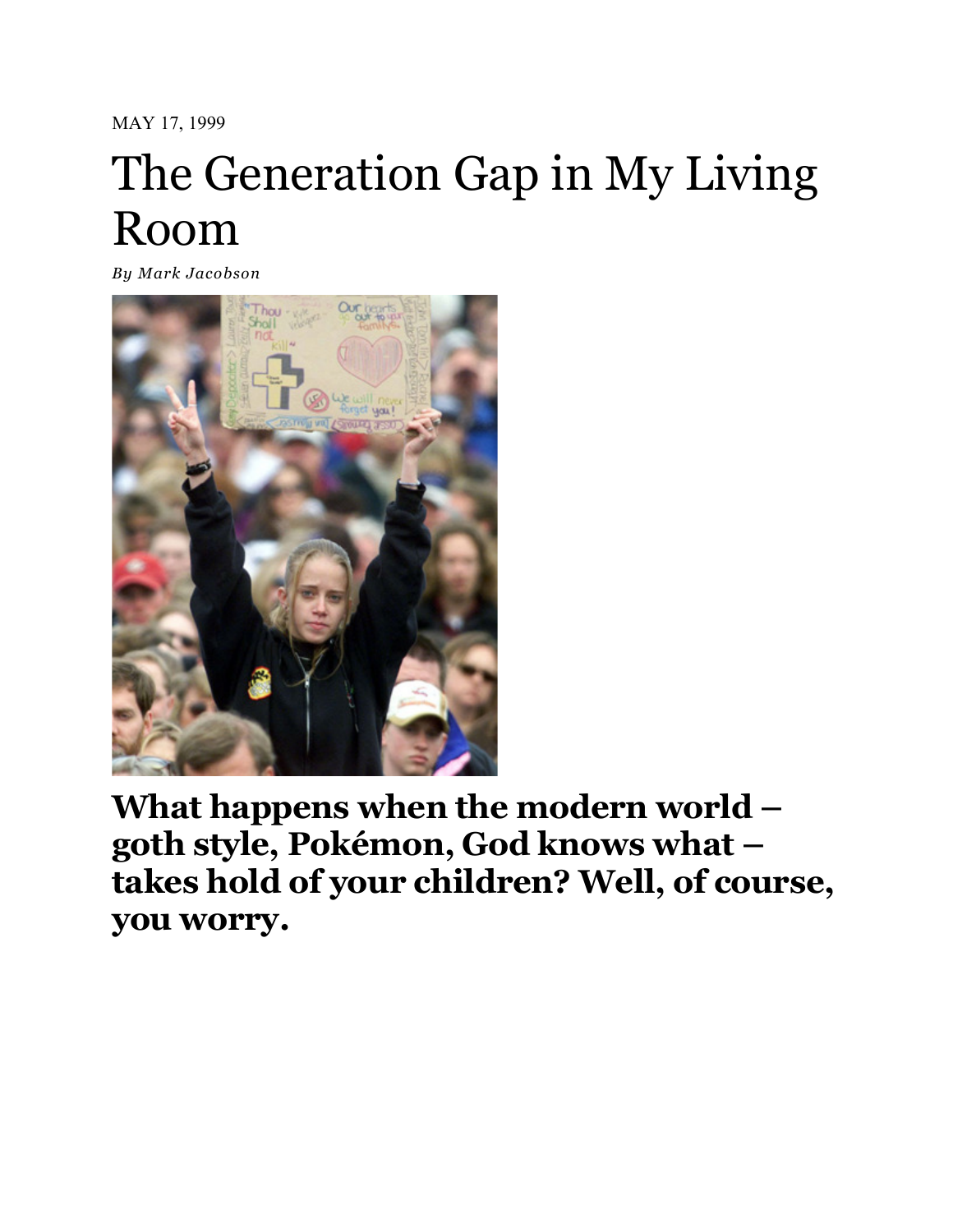

*\*From the May 17, 1999 issue of* New York *Magazine.*

It is not your typical late afternoon here in the living room of the Brooklyn homestead *con der kinder.* The usual parental bleating about going outside, getting some exercise, doing homework, walking the dog, etc., etc., has been temporarily suspended. The TV's on, sure, but this time tuned to CNN. My two daughters, one teenager and one near teen, are transfixed, watching the Columbine massacre. Again and again they see footage of the students running from the besieged school, hands on their heads, bolting across the well-kept lawn. Over and over the stories of the library shootings are told, how Harris and Klebold, TEC-9 and shotguns in hand, canvassed the terrified students, demanding to know who believed in God and who did not. "There is no God," one of them said, and fired, point-blank.

On it pours from the Hitachi, the soul-shredding thrum of crying students, grieving parents, congressmen calling for action and/or compassion, reporters filling time. But my daughters, who have so often claimed boredom in any circumstance, can't get enough. They eat dinner in front of the set, fearful they will miss a single recap. In a tangential, contained way, it's like when Kennedy was shot and another crop of teenagers listened to Chet Huntley and Walter Cronkite intone those same things about Oswald and Ruby a thousand times until they became ritual knowledge, mantras to be repeated and carried about for a lifetime.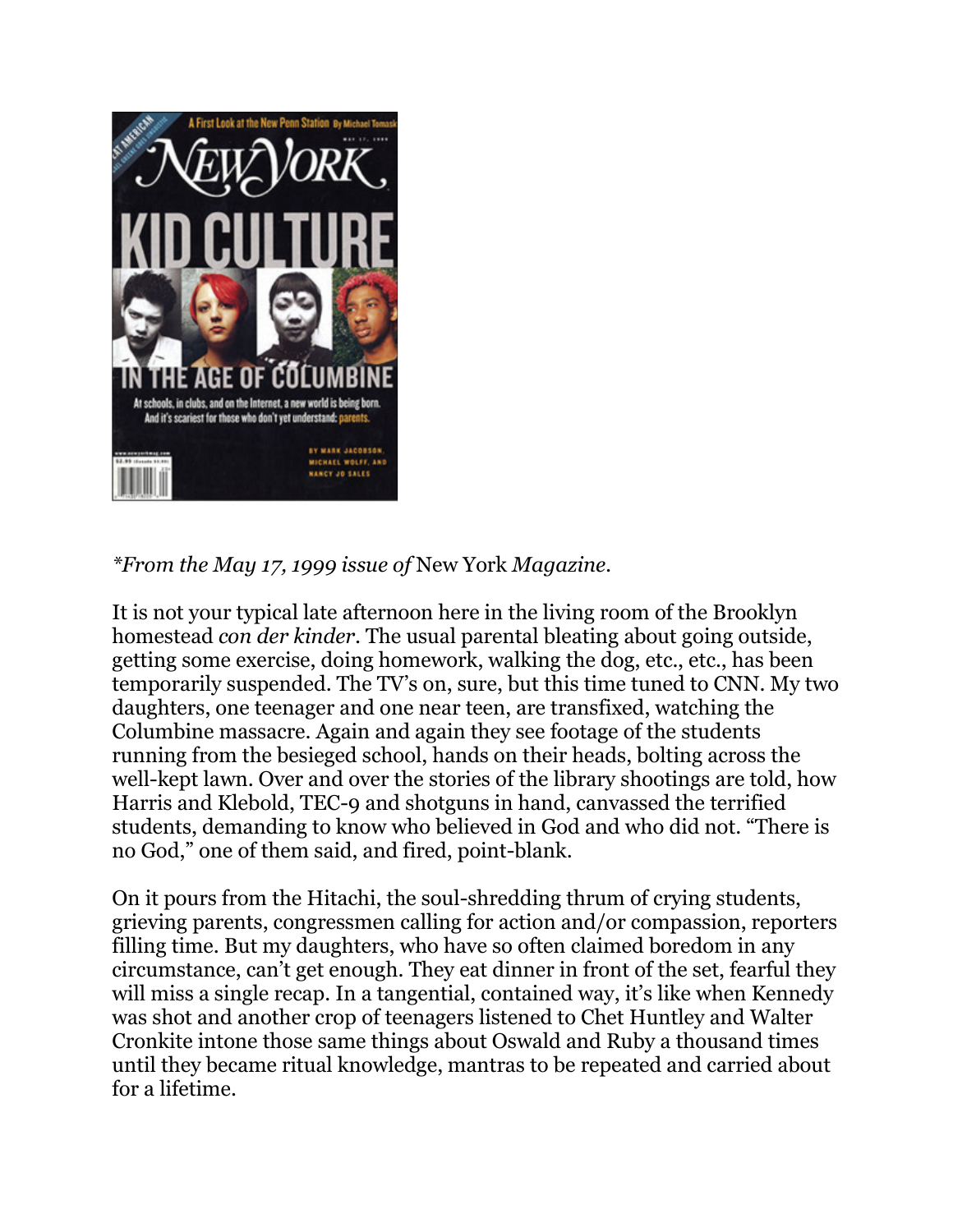All hell breaks loose in different ways, for different generations. Thirty-six years after the grassy knoll (21 past Jonestown), my daughters walk seemingly endless high-school hallways fraught with adolescent terrors real and imagined, and now the nightmare of Columbine belongs to them.

"I can't believe it," my older daughter says, black-shadowed eyes glued to the tube. As a goth partisan and ardent adherent to the Cobainian-Anne Rice necro-Goddesshead, her first reaction was to be pissed that the media creeps had assigned the Trench Coat Mafia to her chosen fashion bag. Soon, however, the repeated viewings of the dead and wounded reduced her to a numbed, stumped silence. Littleton, Colorado, might be some rich-kid suburb, a million psychic miles from hanging out on St. Marks Place, but to the extent that youth cements a bond, these students, victims and killers both, were my daughter's People. And yet, knowing all she knows about the horrors of highschool personal politics (including the far-from-abnormal fantasies of leaving the place a smoking hole), the disaster remained a mystery, even to her.

So now we're into blame. Affixing root causes. Outside of the sick kids who did the shooting, what elements of society can be held responsible for this climate of violence that, after numerous other similar incidents, has reached critical mass out there in Colorado? The usual suspects have long since been rounded up. Littleton swat teams may have frozen, but bow-tiewearing *millennialistas* have been on the scene like a ball of heat. It is grim amusement to listen to corporate purveyors of the scuzzy pop culture (of which I am certainly one, being an occasional rewriter of movies full of needless death) mount defenses similar to the usual NRA fallback position: Just as guns don't pull their own triggers, it's not the foul TV shows and movies that kill but the people who watch them. Well, sure. Who are we to mess with the market, not to mention the First (and Second) Amendment. If video games in which the goal is to kill as many people as possible constitute an enhanced Coney Island shooting gallery, complete with portentous techno soundtrack, and this proves fatally seductive to a segment of the overly suggestible demographic, isn't this just the chance we have to take to live in the Land of the Fee?

Business is business. Who knows what really went through the mind of Eric Harris as he rolled strikes in his 6:15 a.m. bowling class on the morning of the murders. But if the culture has so heavily invested in the empowerment of youth (and youthful spending) that kids have actually come to believe that, yeah, just like on any grown-up-devoid WB show, they are firmly in control and call the shots – is there anything to be done except let the impulsive, highly hormonal chips fall where they may? The latent Humberts among us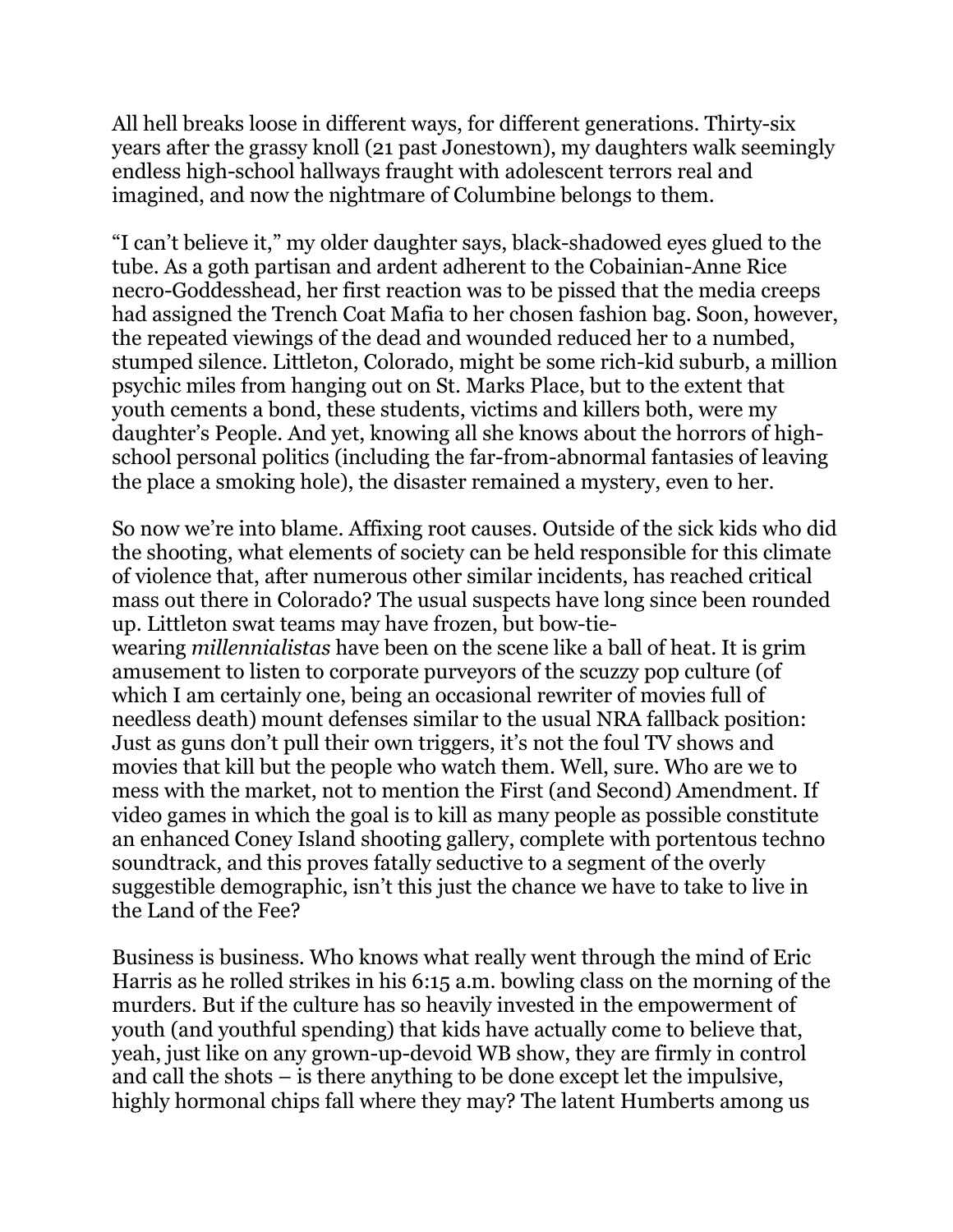might like those budding hard bodies on the tube, but there seems to be a cost in ceding the cultural landscape to the wrinkle-free. It was lies, all lies, but what ever happened to the days when Father Knew Best? Back then, as a zombie teen, I used to delight as Paladin, of *Have Gun Will Travel,* gunned his way through the West. But Paladin was a grown-up bounty killer, with worldweary, adult remorse at the fulfillment of the nasty but necessary commitments of his job.

So, when Dylan Klebold's distraught father (who had referred to his son as "pure normal") says, "Our society feeds off our children," who can argue?

In our clueless, blunted authority, we're into panic mode. Shoe on the other foot, it's *Reefer Madness* all over again. We rail at the Internet, as if it's one giant Loompanics catalogue chocked with bomb recipes like Betty Crocker. We chastise Clinton, only one of us, after all, who sets such a slack example. There's no respect in the nation, I tell you. A breakdown of religious discipline. Trouble right here in River City. What ever happened to good old repression, anyway? Is the "Just do it" ethic a tad out of control?

Rationalizations 'R' us. But what else is left? Rekindling the notion of the Bad Seed? The acceptance of palpable evil in our midst? More remakes of *Village of the Damned*? Then, of course, there is Hitler, ever the hardy perennial. It was almost astounding that in its earliest coverage, the New York *Times* was slow to mention that the shooting occurred on Hitler's birthday. Seems as if the Hitler awareness, to tap into the DeLilloesque mystique that much of the Littleton incident recalls, was flagging at the newspaper of record. Despite 420's recent codification as a street moniker for marijuana and the ominous specter of four and twenty blackbirds flocking from pies, April 20 had slipped as an infamous date in the public brainpan. If the killings had happened only a day earlier, on April 19, likely the Waco-Oklahoma City correlations would have made the opening graphs.

The mind of the parental unit reels. Just the other day, as my daughters were watching the Columbine coverage, my 9-year-old son sat at the dining-room table with four of his friends. Game Boys linked, they were electronically transferring Pokémons, the Japanese animation characters (a.k.a. Pocket Monsters) that are all the rage with their bunch. Indeed, in that day's *Times,*with Columbine dominating above the fold, another story told of how Nintendo had made billions from Pokémon, the cartoon-show-andaction-figure complex recently held responsible for the alleged inducement of epileptic fits among youthful Japanese TV watchers. This said, compared with some of the other body-count extravaganzas my son has run up on the screen,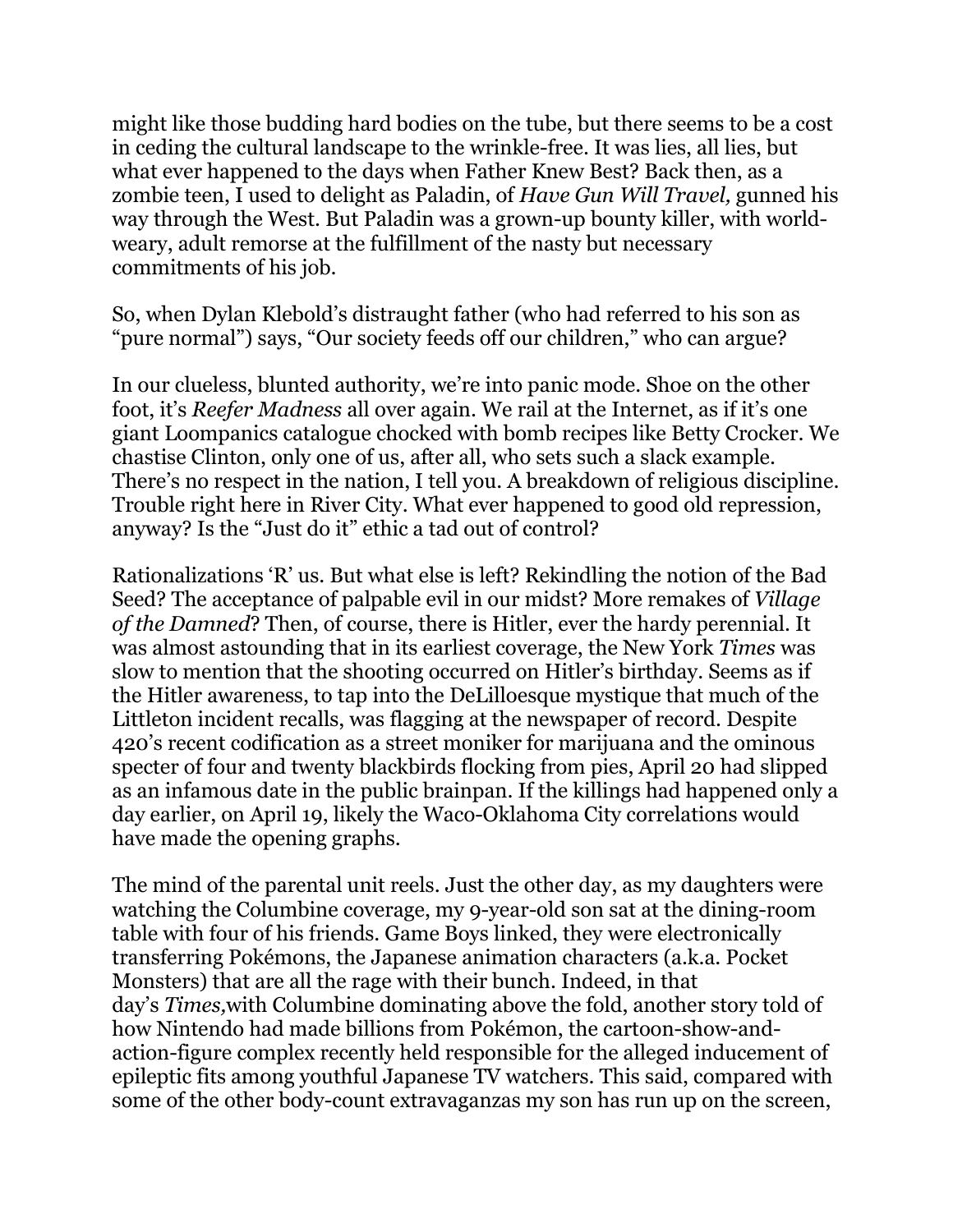Pokémon is pretty benign. The idea is to be an honorable, nurturing sensei for your menagerie of weird little creatures – not just to teach them to fight like cybercocks but also to help them evolve onward to a more ennobled state.

Yet who really knows about these things? As any old pinball wizard who could never beat a single level of Asteroids can tell you, if there's a *Time*-mag-style generation gap fomenting, it is a disparity in hand-eye coordination as much anything of the mind or heart. Things are hooked up different these days. Needless to say, I have read over my son's Pokémon manuals and still can't grok the methodology by which Charmander, the baby "fire" Pokémon, mutates into Charizard, a 200-pound monster whose breath can melt boulders.

I watch my son and his e-coven of friends conduct their cyberséance and wonder: Who knows what malignancy lurks in the heart of the Poké-matrix? If, as it is fashionable to say now, memes (what used to be called ideas) travel like viruses, contagious and fast-acting like Melissa or Ebola, could not Pokémon, shiny, bright, and preternaturally popular, be the perfect surreptitious vector for such infection? Was this the transfer happening at my own kitchen table, a controlling *Manchurian Candidate* virus being downloaded into the wetwear of my own son and his buddies at this very moment? How long would it take for this murderous brainwashing to germinate? What kind of school-annihilating hardware might be available by the time this virus came full-blown?

Likely, by the time this next upgrade of teenage Frankensteins hatch out, their programming will be too well refined for them to exhibit such warning signs as watching *Natural Born Killers* twenty times in a row, or sharding up hundreds of Coke bottles for shrapnel like a personal Kristallnacht. Ever since teenagers were invented, back in the days of Elvis, they've been perceived as a kind of (self-propagating) Other. A separate adolescent species. Them of the dirty room, them of the smart mouth, them who cut classes. Them who once sat in your lap and now can't stand the sight of you. Them.

Here in the city, we pride ourselves on at least partial immunity from these meme-loaded violence tropes. It might have been part of Eric Harris's master plan to hijack a jet plane and crash it into midtown Manhattan, but here there is a sense that we New Yorkers are too practical, too hard-bitten, for Columbine-style psycho-killing. If someone stabs you for lunch money, shoots you because you're black and they're a cop, well, that's earthly old New York. Saucer-freak suicides and role-playing pseudo-soldiers are not our style.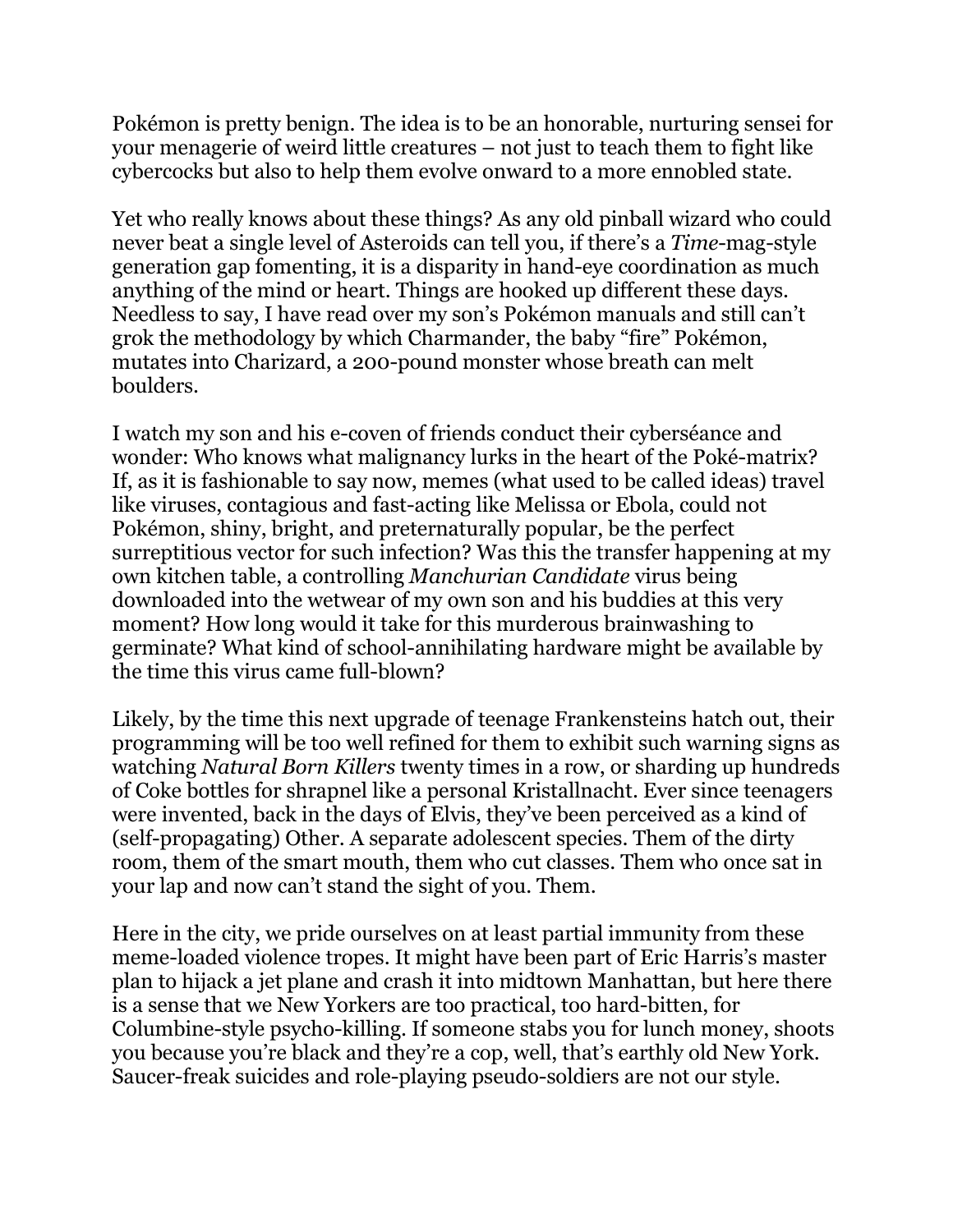Yet the other day I found myself driving over to the William McKinley Intermediate School in Bay Ridge, where it was alleged that five Chinese eighth-graders, all of them in the top "E"-tracked classes, had plotted to blow up the building on graduation day. The five were also supposed to have compiled a "hit list" marking many of their classmates for death. The plans were overheard in the cafeteria, and police from the 68th Precinct arrested the kids, which led to much bewildered hand-wringing in the nearby Chinese community, known more for producing quiet, Stuyvesant-bound achievers (as these kids were – the band teacher, clearly distressed, bemoaned, "I'm out my best trumpet players!") than mad bombers. In the wake of Columbine, the media descended on William McKinley, one of only two intermediate schools in Brooklyn named after an assassinated president. Before the 2:45 dismissal, as blue-haired ladies in large plastic glasses made their way along the sidewalk, the mid-spring Bay Ridge sky was cluttered with news-truck trees.

The students were equally poised. Well versed in the nuances of the Colorado coverage, they jostled for camera position and delivered their lines. The whole thing was "a big surprise," said one 14-year-old, because even if the supposed bombers were "outsiders and unpopular," they "weren't *that*unpopular… . You know, they were hated, but they weren't *that* hated." No one "ever thought they'd do anything like this." Later, it was said, the so-called bomb might have been little more than a Gilbert-chemistry-set-style assemblage of vinegar and baking soda. And despite several kids' running around screaming "I'm on the hit list!," that, too, might have been "a joke." This isn't to make light of the situation at McKinley – the threat, in context, was real, the reaction efficient and emotionally genuine. But there was a deadening lack of surprise in how absolutely, how instantaneously – faster than a speeding e-mail – the language and tenor of Columbine had transmuted to *dese*-and-*dose* Bay Ridge.

"No more pencils, no more books, no more teachers' dirty looks" has gone ballistic. "Copycat" incidents multiply. The meme moves on. Standing on the steps of the William McKinley School as the media swarmed, Vincent Grippo, head of School District 20, said, "It's not the system; it's the society." It's comments like that that recall motorcyclist Marlon Brando's being asked what he was rebelling against and answering, "What have you got?" Indeed, the horrific details of Harris and Klebold's rampage aside, there's been an undeniable current of sympathy for the murderers. As many times as the memorial crosses for Harris and Klebold in Jefferson County's Clement Park were ripped down by the grieving and angry, someone put them back up again. The gnawing fact is, like the people they killed, Harris and Klebold were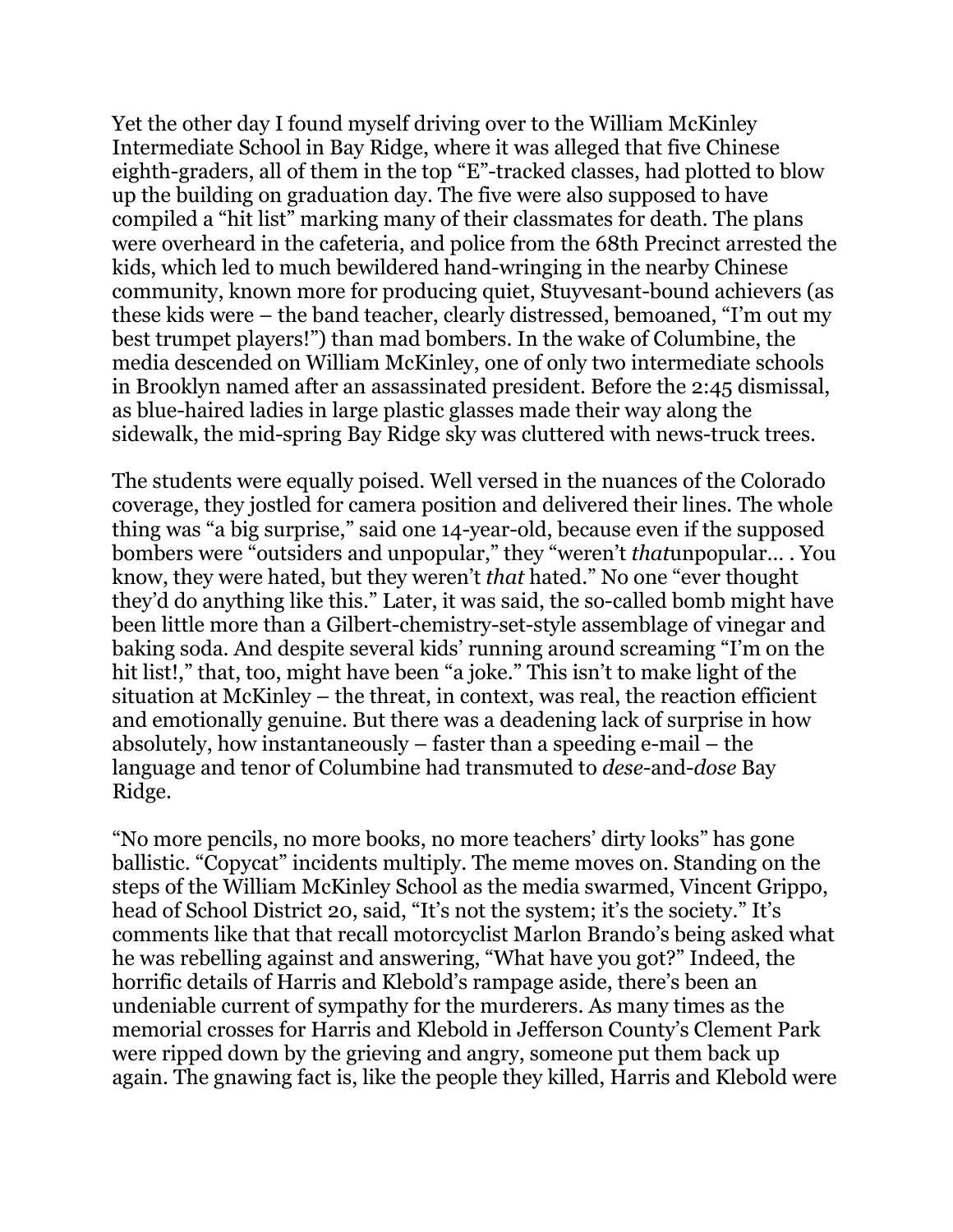only kids. Somewhere, somehow, along the line they should have been protected, or slapped – anything.

In the end, that's what it comes back to, kids and parents. Last week I was riding uptown on the No. 6 train and saw a woman reading a book called *Get out of My Life, But First Could You Drive Me and Cheryl to the Mall,* by Dr. Anthony Wolf, which, as many parents of teens know, is one of the better manuals on how to live with the teenage Frankenstein in your midst. The woman's eyes and mine met; we acknowledged the presence of the book and sighed. Nothing needed to be said.

Still, I doubt Dr. Wolf's book would have been much help to Mr. Thomas Klebold of Littleton, Colorado. In all this, I think of him most. Geophysicist; arguer for gun control; married to the former Susan Yassenoff, whose grandfather endowed the biggest Jewish community center in Columbus, Ohio, Klebold named one son for Lord Byron and the other after Dylan Thomas. Off the bare surface, he doesn't sound so alien; the fellow father imagines himself having a pleasant, even far-ranging conversation with Mr. Klebold. Yet his son turned out to be a Jewish Nazi mass murderer. To think of Mr. Klebold's grief is to swallow hard and walk shakily away.

The other night I told my daughter that since the Columbine massacre, the sale of columbine seeds has increased tenfold in some places around the country. Not that she cared, much. We were in a cab, going to a club called the Bank, a hangout for her goth crew, and I was far from an invited party. She was too busy arranging her black tights, black coat, black shirt, and black eye makeup to care much about the sales of pink and purple flowers. Despite reporting the mordant graffiti found on her high-school wall – 15 jocks got killed in Colorado and all i got was this lousy trench coat – she was still mad that the media morons continued to associate Klebold and Harris with goths. "They said they got ideas from the lyrics of KMFDM," my daughter railed. "That's so stupid. Half the stuff the band says is in German and no one can understand it anyhow, so you know that's not true." Then she said it was time for me to split, because there was no way she was going into the Bank with her dad.

And let me say: I didn't feel so good about it, watching my daughter standing there with her subculturist friends, all of whom seemed very nice even if made up like a brace of Morticias. No, it didn't feel good at all seeing my daughter waiting on line to enter a club on Houston Street, past eleven o'clock, in her black velvet coat, those homie boys checking her out. But I'd already said okay, and there wasn't any going back now, not without the most egregious of